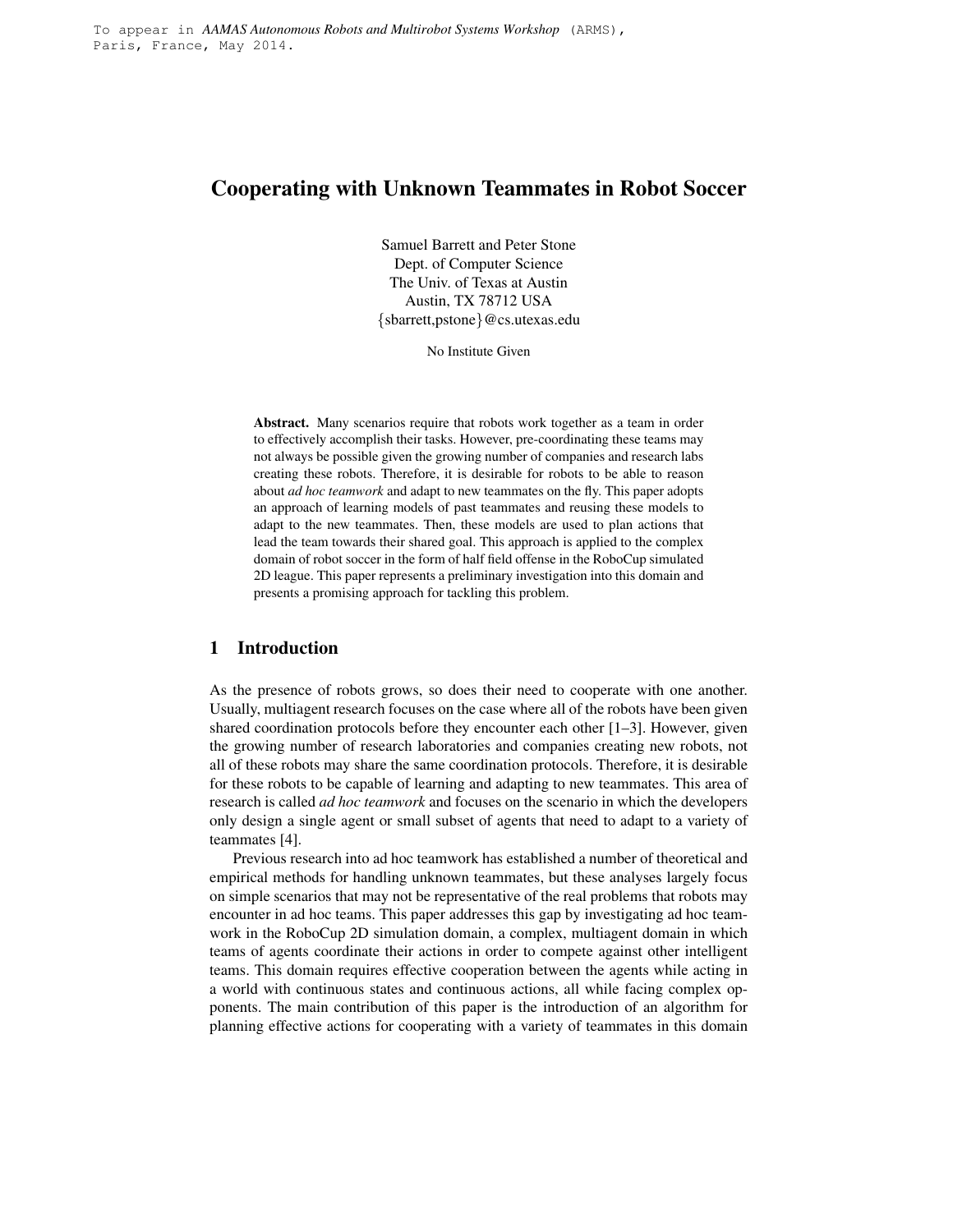as well as the empirical evaluation of this algorithm. This paper serves as a preliminary exploration of ad hoc teamwork in this complex domain and discusses a promising approach for creating intelligent ad hoc team agents for this problem.

To quickly adapt to new teammates, it is imperative to use knowledge learned about previous teammates. This paper adopts the method of learning models of how previous teammates act in the world and then uses these models to plan to cooperate with new teammates. These models are represented as mappings from current world states to the teammates' actions. Specifically, the problem of learning these models is treated as a supervised learning problem where the inputs are features derived from the current world state and labels are a teammate's actions.

The remainder of this paper is organized as follows. Section 2 situates this research in the literature, and then Section 3 describes the problem in more depth. Section 4 describes the methods used to tackle this problem, and Section 5 concludes.

## **2 Related Work**

Multiagent teamwork is a well studied area of research. Previous research into multiagent teams has largely focused on creating shared protocols for coordination and communication which will enable the team to cooperate effectively. For example, the STEAM [2] framework has agents build a partial hierarchy of joint actions. In this framework, agents monitor the progress of their plans and adapt their plans as conditions change while selectively using communication in order to stay coordinated. Alternatively, the Generalized Partial Global Planning (GPGP) [5] framework considers a library of coordination mechanisms from which to choose. Decker and Lesser argue that different coordination mechanisms are better suited to certain tasks and that a library of coordination mechanisms is likely to perform better than a single monolithic mechanism. In SharedPlans [6], agents communicate their intents and beliefs in order to reason about coordinating joint actions, while revising these intents as conditions change.

While pre-coordinated multiagent teams are well studied, there has been less research into teams in which this pre-coordination is not available. This work builds on the ideas presented by Barrett et al. [7], specifically learning models about past teammates and using these models to quickly adapt to new teammates. However, that work focused on a simpler domain in the form of a grid world, while this work investigates a complex, simulated robotics domain. One early exploration of ad hoc teamwork is that of Brafman and Tennenholtz [8] in which a more experienced agent must teach its novice teammate in order to accomplish a repeated joint task. Another line of research, specifically in the RoboCup domain, was performed by Bowling and McCracken [9]. In their scenario, an agent has a different playbook from that of its teammates and must learn to adapt. Their agent evaluates each play over a large number of games and predicts the roles that its teammates will adopt.

Other research into ad hoc teams includes Jones et al.'s [10] work on pickup teams cooperating in a domain involving treasure hunts. Work into deciding which teammates should be selected to create the best ad hoc team was performed by Liemhetcharat and Veloso [11]. Additional work includes using stage games and biased adaptive play to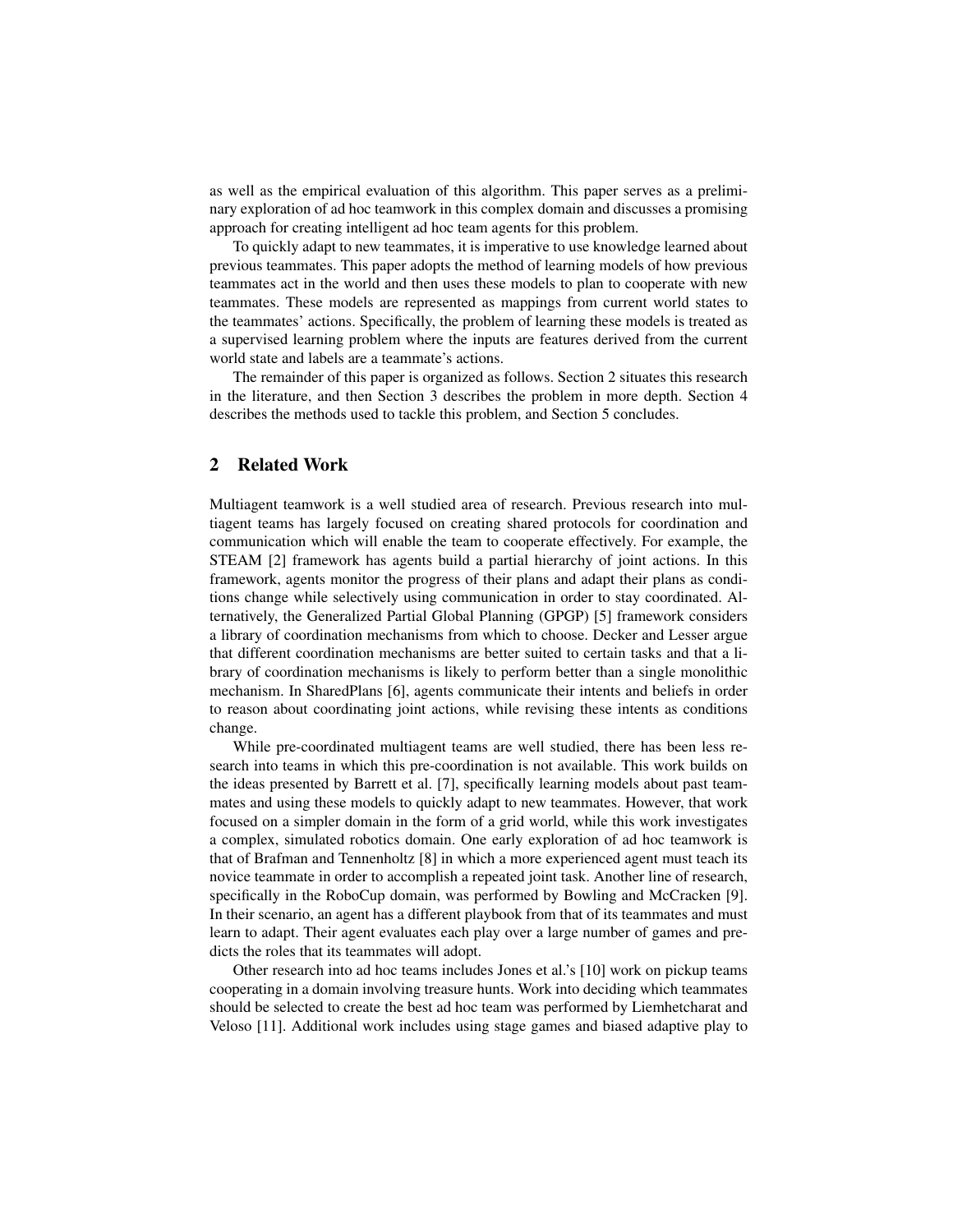cooperate with new teammates [12]. However, the majority of these works focus on simple domains and provide the agent with a great amount of expert knowledge.

A very closely related line of research is that of opponent modeling, in which agents reason about opponents rather than teammates. This area of research largely focuses on bounding the worst case scenario and often restricts its focus onto repeated matrix games. One interesting approach is the AWESOME algorithm [13] which achieves convergence and rationality in repeated games. Valtazanos and Ramamoorthy explore modeling adversaries in the RoboCup domain in [14]. Another approach is to explicitly model and reason about other agents' beliefs such as the work on I-POMDPs [15], I-DIDs [16], and NIDs [17]. However, modeling other agents' beliefs greatly expands the planning space, and these approaches do not currently scale to larger problems.

## **3 Problem Description**

In this paper, we consider the scenario in which an ad hoc agent must cooperate with a team of agents that it has never seen before. If the agent is given coordination or communication protocols beforehand, it can easily cooperate with its teammates. However, in scenarios where this prior shared knowledge is not available, the agent should still be able to cooperate with a variety of its teammates. Specifically, an agent should be able to leverage its knowledge about previous teammates in order to help it when it encounters new teammates.

#### **3.1 Ad Hoc Teamwork**

Evaluating an ad hoc team agent is difficult because the evaluation relies on how well the agents can cooperate with various teammates; we only create a single agent rather than an entire team. Therefore, to estimate the performance of agents in this setting, we adopt the evaluation framework proposed by Stone et al. [4]. In this work, Stone et al. formulate the performance of an ad hoc team agent as explicitly depending on the teammates and domains that it may encounter. Therefore, we describe the domain and teammates that the ad hoc team agents will encounter in the following sections.

#### **3.2 RoboCup 2D Simulation Domain**

The 2D Simulation League is one of the oldest leagues in RoboCup and is therefore one of the best studied, both in competition and research. In this domain, teams of 11 autonomous agents play soccer on a simulated 2D field for two 5 minute halves. The game lasts for 6,000 simulation steps, each lasting 100 ms. At each of these steps, these agents receive noisy sensory information such as their location, the location of the ball, and the locations of nearby agents. After processing this information, agents select abstract actions that describe how they move in the world, such as dashing, kicking, and turning. This domain is used as it provides a testbed for teamwork in a complex domain without requiring focus on areas such as computer vision and legged locomotion.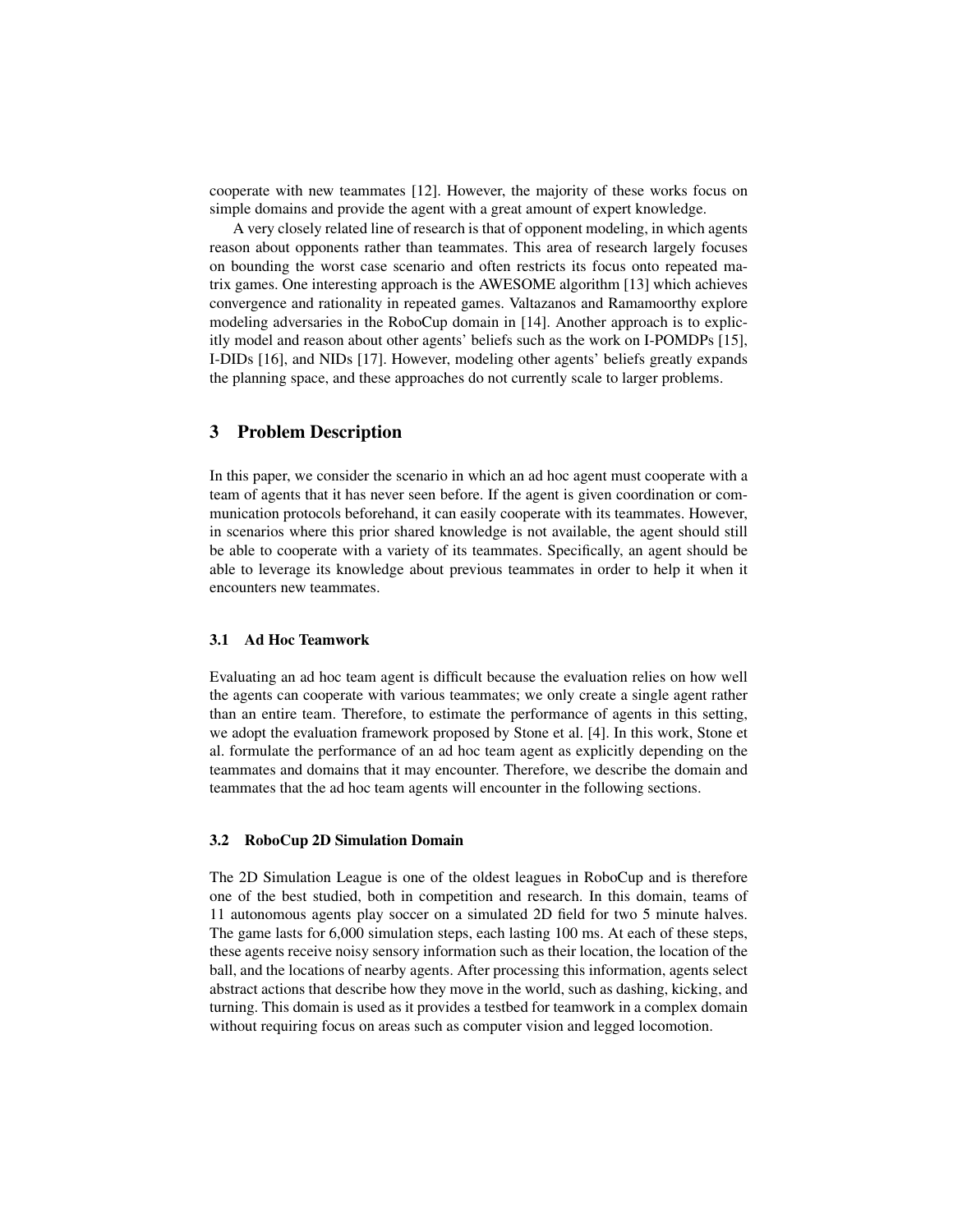#### **3.3 Half-Field Offense**

Rather than use full 10 minute 11 on 11 game, this work instead uses the quicker task of half field offense introduced by Shivaram et al. [18]. In Half Field Offense (HFO), 4 offensive agents attempt to score on 5 defensive ones, including a goalie, without letting the defense capture the ball. A view of this game is shown in Figure 1. This task is useful as it allows for much faster evaluation of team performance than running full games as well as providing a simpler domain in which to focus on ways to improve ball control.



Fig. 1: A screenshot of half field offense in the 2D soccer simulation league.

If the ball leaves the offensive half of the field or the defense captures the ball, the offensive team loses. If the offensive team scores a goal, they win. In addition, if no goal is scored within 500 simulation steps (50 seconds), the defense wins.

At the beginning of each episode, the ball is moved to a random location within the 25% of the offensive half closest to the midline. Let *length* be the length of the soccer pitch. Offensive players start in a square around the ball with edge length 0.2 · *length* with an added offset uniformly randomly selected in  $[0, 0.1 \cdot length]$ . The goalie begins in the center of the goal, and the remaining defensive players start randomly in the back half of their defensive half.

In order to run some existing teams used in the RoboCup competition, it is necessary to field the entire 11 player team for the agents to behave correctly. Therefore, it is necessary to create the entire team and then constrain the additional players to stay away from play, only using the agents needed for half field offense. This approach may affect the players used in the HFO, but empirical tests have shown that the teams still perform well and that our ad hoc team agent can still adapt to these teams.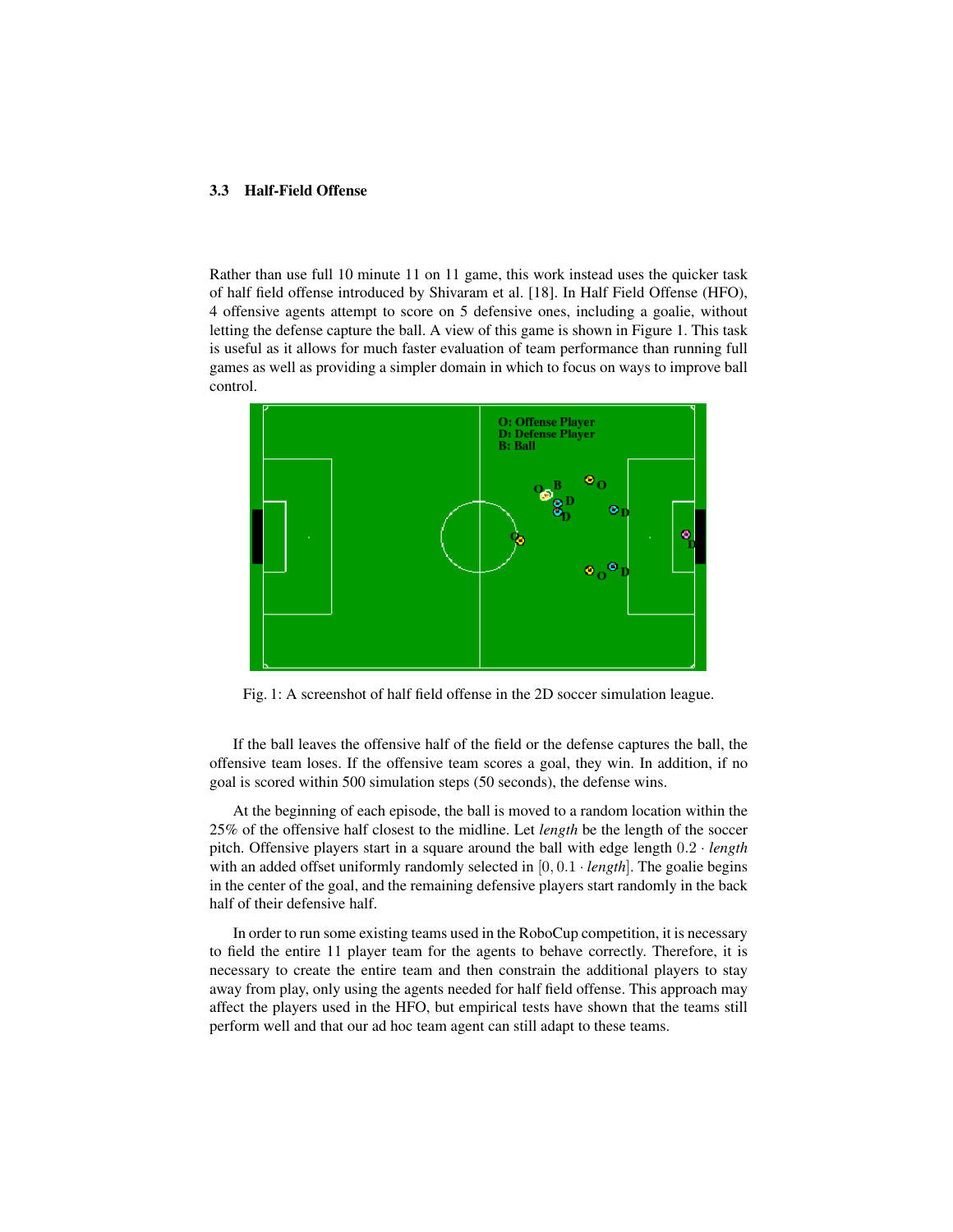#### **3.4 Teammates**

In ad hoc teamwork research, it is important to use *externally-created* teammates to evaluate the various ad hoc team agents. Externally-created teammates are created by developers other than the authors and represent real agents that are created for the domain when developers do not plan for ad hoc teamwork scenarios. They are useful because their development is not biased to make them more likely to cooperate with ad hoc team agents. As part of the 2D simulation league competition, teams are required to release binary versions of their agents following the competition. Specifically, we use the binary releases from the 2013 competition. These agents provide an excellent source of *externally-created* teammates with which to test the possible ad hoc team agents.

### **4 Methods**

Intelligent behaviors for cooperating with teammates can be difficult to design, even if the teammates' behaviors are known. In the 2D simulation league, there is the added difficulty of the domain being noisy and requiring many low level actions to accomplish any given task. To address this challenge, we propose that the agent employ a probabilistic planner that uses a stochastic model of the domain and learns models of its teammates.

## **4.1 MDP Formulation**

Before specifying how to approach this ad hoc teamwork problem, it is helpful to describe how to model the problem. Specifically, we model the problem as a Markov Decision Process (MDP), which is a standard formalism in reinforcement learning [19] for describing an agent interacting with its environment. An MDP is 4-tuple  $(S, A, P, R)$ , where S is a set of states, A is a set of actions,  $P(s'|s, a)$  is the probability of transitioning from state s to s' when after taking action a, and  $R(s, a)$  is a scalar reward given to the agent for taking action a in state s. In this framework, a policy  $\pi$  is a mapping from states to actions, which defines an agent's behavior for every state. The agent's goal is find the policy that maximizes its long term expected rewards. For every stateaction pair,  $Q^*(s, a)$  represents the maximum long term reward that can be obtained from  $(s, a)$  and is defined by solving the Bellman equation

$$
Q^*(s, a) = R(s, a) + \gamma \sum_{s'} P(s'|s, a) \max_{a'} Q^*(s', a')
$$

where  $0 < \gamma < 1$  is the discount factor representing how much more immediate rewards are worth compared to delayed rewards. The optimal policy  $\pi^*$  can then be derived by choosing the action a that maximizes  $Q^*(s, a)$  for every  $s \in S$ . We now describe how to model the HFO domain as an MDP.

**State** A state  $s \in S$  describes the current positions, orientations, and velocities of the agents as well as the position and velocity of the ball. Currently, the noiseless versions of these values are used, but the full noisy estimations provided by the simulator will be used in future work.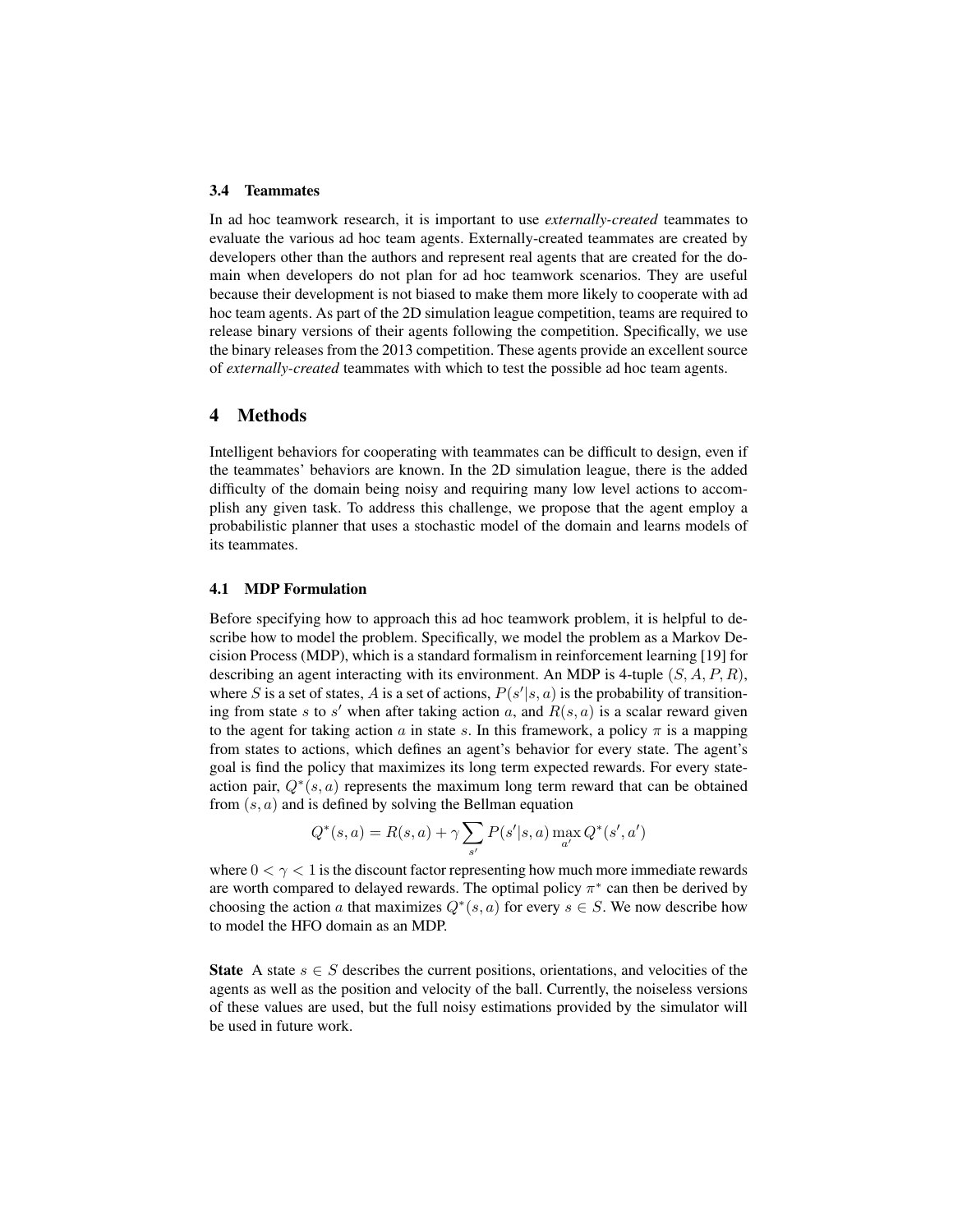**Actions** In the 2D simulation league, agents act by selecting whether to dash, turn, or kick and specify values like the power and angle to kick at. Combining these actions to accomplish the desired results is a difficult problem. Therefore, this work builds on the code release by Helios [20]. This code release provides for a number of high level actions, such as passing, shooting, or moving to a specified point.

We use a set of 7 high level actions when the agent has the ball:

- 1. Shoot shoot the ball at the goal, avoiding any opponents.
- 2. Short dribble dribble the ball a short distance, maintaining control of the ball.
- 3. Long dribble dribble the ball a longer distance, which will require chasing the ball down.
- 4. Cross perform a crossing pass near the goal.
- 5. Pass 0 perform a direct, leading, or through pass to teammate 0.
- 6. Pass 1 perform a direct, leading, or through pass to teammate 1.
- 7. Pass 2 perform a direct, leading, or through pass to teammate 2.

Each action considers a number of possible movements of the ball and evaluates their effectiveness given the locations of the agent's opponents and teammates. Each action therefore represents a number of possible actions that are reduced to discrete actions using the Helios evaluation function. While using these high level actions restricts the possibilities that the agent can take, it also enables it to plan more quickly and prune out ineffective actions, allowing it to select more intelligent actions in the constrained time available.

**Transition Function** The transition function is defined by a combination of the simulated physics of the domain as well as the actions selected by the other agents. The effects of our actions are predicted using the Helios code base, with some added Gaussian noise to model the sensing and actuation noise of the simulator. We learn a model of the other agents' actions as described in Section 4.2.

**Reward Function** The reward function is 1,000 when the offense wins, -1,000 when the defense wins, and -1 per each time step taken in the episode. The value of 1,000 is chosen to be greater than the effects of step rewards over the whole episode, but not completely outweigh these effects. Other values were tested with similar results.

### **4.2 Modeling Other Agents**

Modeling teammates is more difficult; in this work, the agent learns models of past teammates. These models are restricted to the case in which the teammate does not possess the ball and take the form of predicting where the teammate will move. The agent learns these models by observing past teammates and storing which actions the teammates took in each world state for each action the agent can take. Then, it treats this problem as a supervised learning problem, where the actions are the labels and the features are derived from the world state.

Specifically, the features used for these predictions are: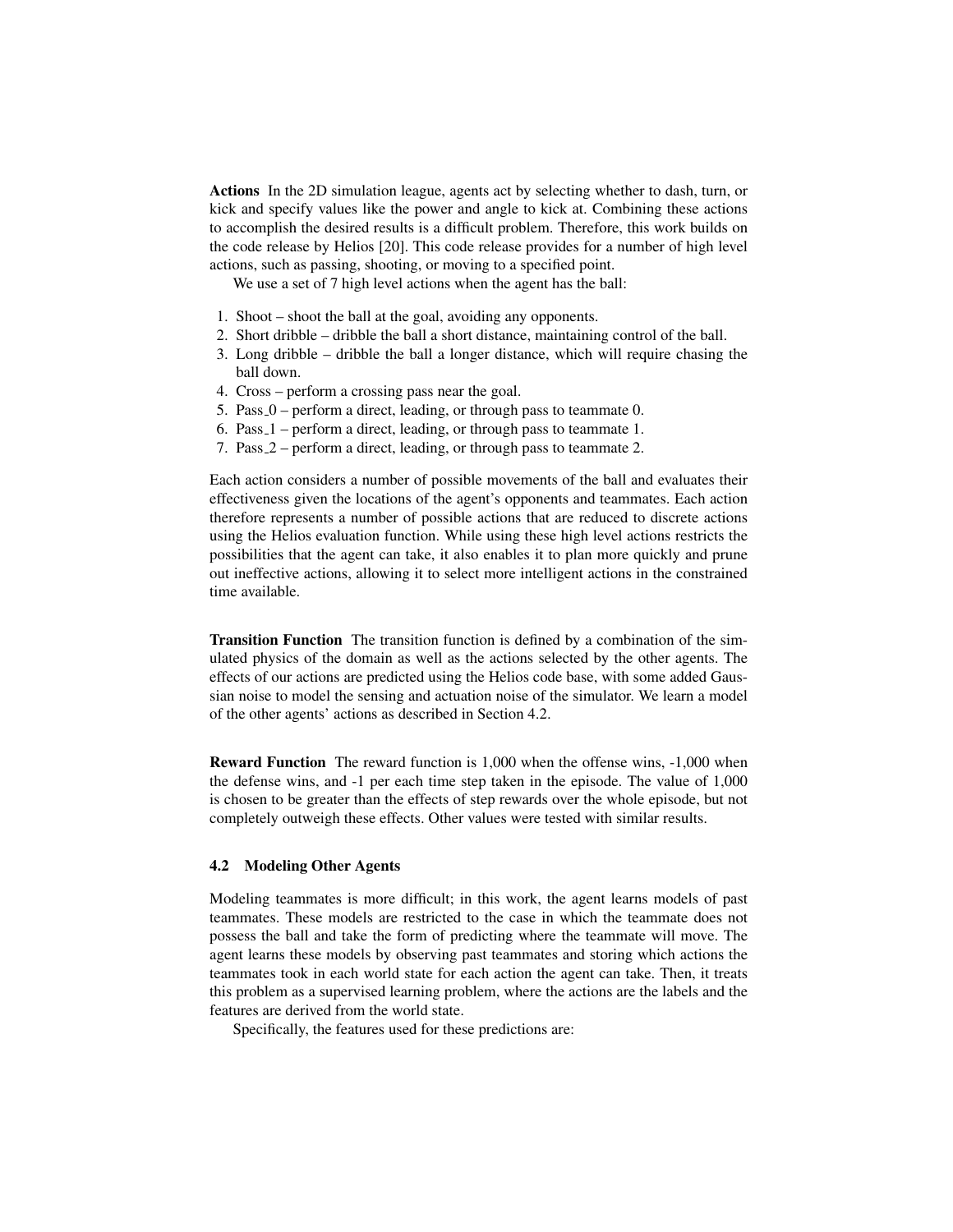- **–** Duration the number of steps to predict into the future
- **–** Position the agent's x and y position on the field
- **–** Orientation the direction that the agent is facing
- **–** Ball position the relative position of the ball
- **–** Ball velocity the ball's velocity
- **–** Ad hoc position the relative position of the ad hoc player
- **–** Team reach time the number of steps for a teammate to reach the ball
- **–** Opponent reach time the number of steps for an opponent to reach the ball

These features result in a total of 12 values since the velocities and positions are two dimensional. The reach times of the agents are estimated using the code in the Helios release [20]. There are three values predicted for each of these points: (1) the change in x position, (2) the change in y position, and (3) the change in orientation. All features and labels are then scaled to the range  $[0, 1]$  using the observed range of values. Prediction can be done using any number regression algorithms. After evaluating several methods, linear regression was chosen as it performed well empirically and its speed of computation allows for greater numbers of Monte Carlo simulations to be run in the allotted time (explained in Section 4.3. More complex methods can be used for more accurate predictions, but the accuracy is still limited due to the complexity of the agents' decision functions. Therefore, running more rollouts proved to be more effective than predicting more accurately.

These predictions are learned for each action that the ad hoc agent may take. Multiple models are used because the ad hoc agent's actions are high level and take several steps of the simulator to complete. Therefore, the teammates can perceive and react to the agent's actions as they execute. For example, the teammates can perceive if the ad hoc agent is dribbling the ball versus passing it, which will cause them to react differently.

Different models can be learned of different teammates that have been encountered in the past. When the ad hoc agent encounters a new team, it can attempt to see which model it has learned applies to the new teammates. Specifically, the agent can maintain a belief distribution over the past models and update these beliefs based on the probability that the model would have predicted the observed actions. This approach has been shown to be effective in previous work [7] even when the models are inaccurate and do not match the current teammates' behaviors.

These predictions are only of how the teammates move when they do not have the ball. When a teammate has the ball, the agent plans as if that agent acted similarly to itself. In other words, it expects its teammates to take the actions that its planning expects to be effective when they hold the ball. While this assumption may be wrong, initial tests indicate that this approach is effective. Learning models of how different teammates act with the ball is left to future work.

While all of the description above discusses the learning of models of teammates, this approach is also used to learn models of the opponents. The main difference is that ad hoc agent does not need to select which model of the opponents to use as there is only a single type of opponents in this setting. Simultaneously handling multiple types of opponents is an interesting problem, but is left to future work.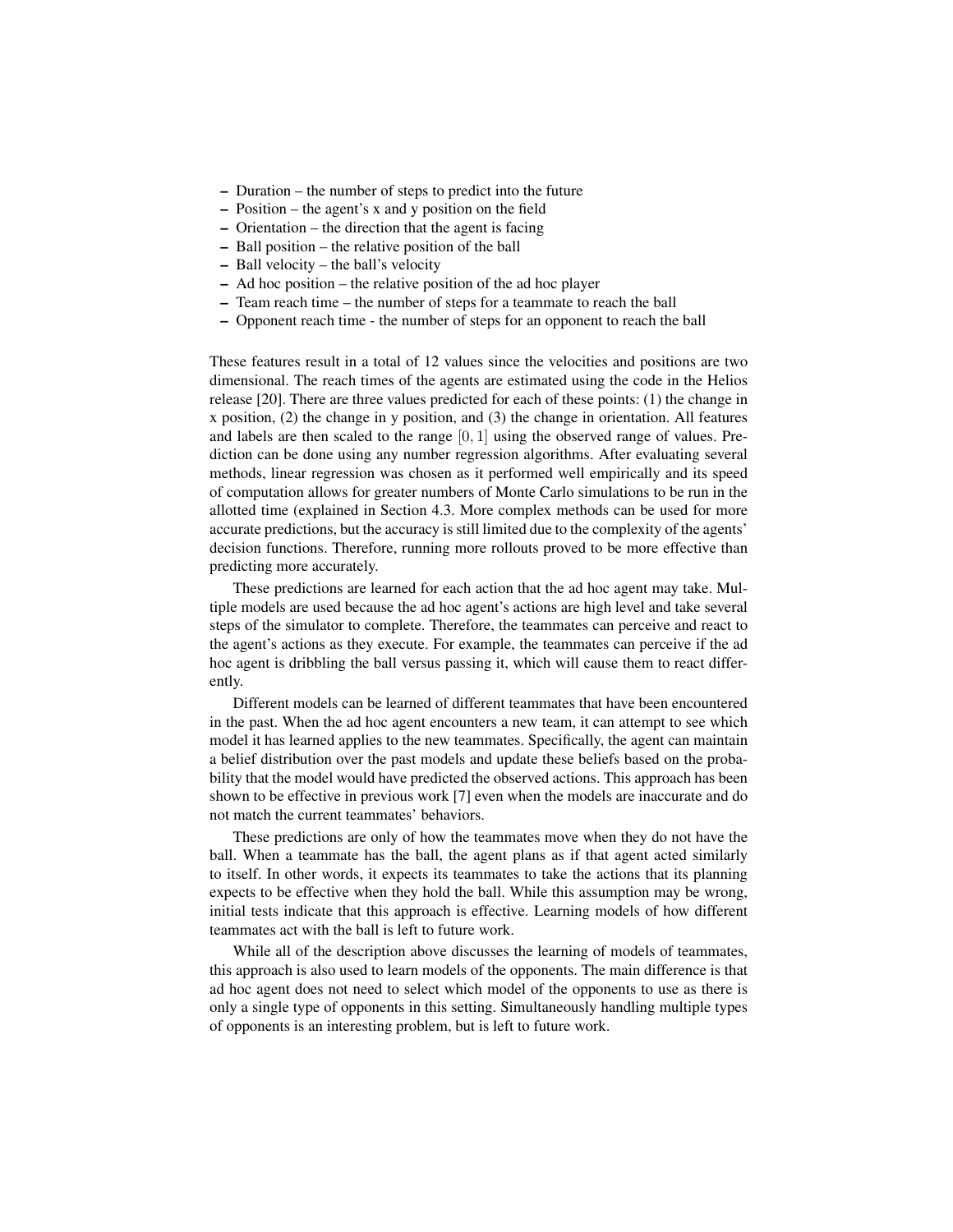#### **4.3 Planning**

The previous section describes how to learn models of teammates, but not how to use these models to determine which actions to take. Planning allows us to convert the knowledge represented by these models into intelligent behaviors. However, given the large continuous state of the half field offense domain, planning is a difficult problem. To address this problem, we adopt a modified version of the Upper Confidence bounds for Trees (UCT) algorithm [21]. UCT is a Monte Carlo Tree Search (MCTS) algorithm which has been shown to handle domains with large state spaces with high branching factors, such as Go [22] and large POMDPs [23]. UCT enables us to estimate the values of taking different actions from states that are likely to be encountered. These estimations are built using a number of Monte Carlo simulations that sample outcomes of taking various actions.

Note that all of these models are single step (at the high level view); they only predict the immediate actions of the other agents. However, it is possible to combine these predictions into long term predictions by using the predictions of each model as input into the following predictions. This approach does accumulate errors from the previous predictions, but repeating these predictions many times should ideally balance out this noise.

In UCT, the agent samples a number of simulations from the current game state and stores information about the values of states and actions in a tree. In addition to these values, the agent also stores the number of times it has tried each action from each state. In continuous domains, it is helpful to store these values as a discretized function in order to combine states that are very close to each other, though not exactly the same. This discretization is performed by binning the position, velocities, and orientations of the agents into bins of size 0.1m and 0.1 radians. However, the simulations are performed in the original, continuous state; the states are only discretized for the value and visit functions. During the simulations, at states it has previously visited, the agent selects actions using upper confidence bounds, which allows for intelligently trading off between exploration and exploitation.

In addition, we further modify how UCT updates the values of state-actions. By default, UCT only uses the reward accumulated during the Monte Carlo rollout. In contrast, we complement this information with the current estimates of the values of state-actions using the eligibility trace updates used in  $Q(\lambda)$  learning. Let  $Q(s, a)$  be the estimate of the value of taking action  $a$  from state  $s$ ,  $n_{sa}$  be the number of visits of the state-action pair, s' be the resulting state, and  $0 \leq \gamma \leq 1$  be the discount factor of future rewards  $r_i$ . Then the new value is given by:

$$
\delta_{t+1} = \lambda \left( \sum_{i} \gamma^{i} r_{i} \right) + (1 - \lambda) \max_{a'} Q_{t}(s', a') - Q_{t}(s, a)
$$

$$
Q_{t+1}(s, a) = Q_{t}(s, a) + \frac{1}{n_{sa} + 1} \delta_{t+1}
$$

where  $\lambda$  balances Monte Carlo versus Temporal Difference (TD) updates.  $\max_{a'} Q_t(s', a')$ is the maximum value over the experienced actions from the next state including actions experienced in the current rollout. Intuitively, this approach allows UCT to converge to the true value function more quickly, resulting in selecting better actions.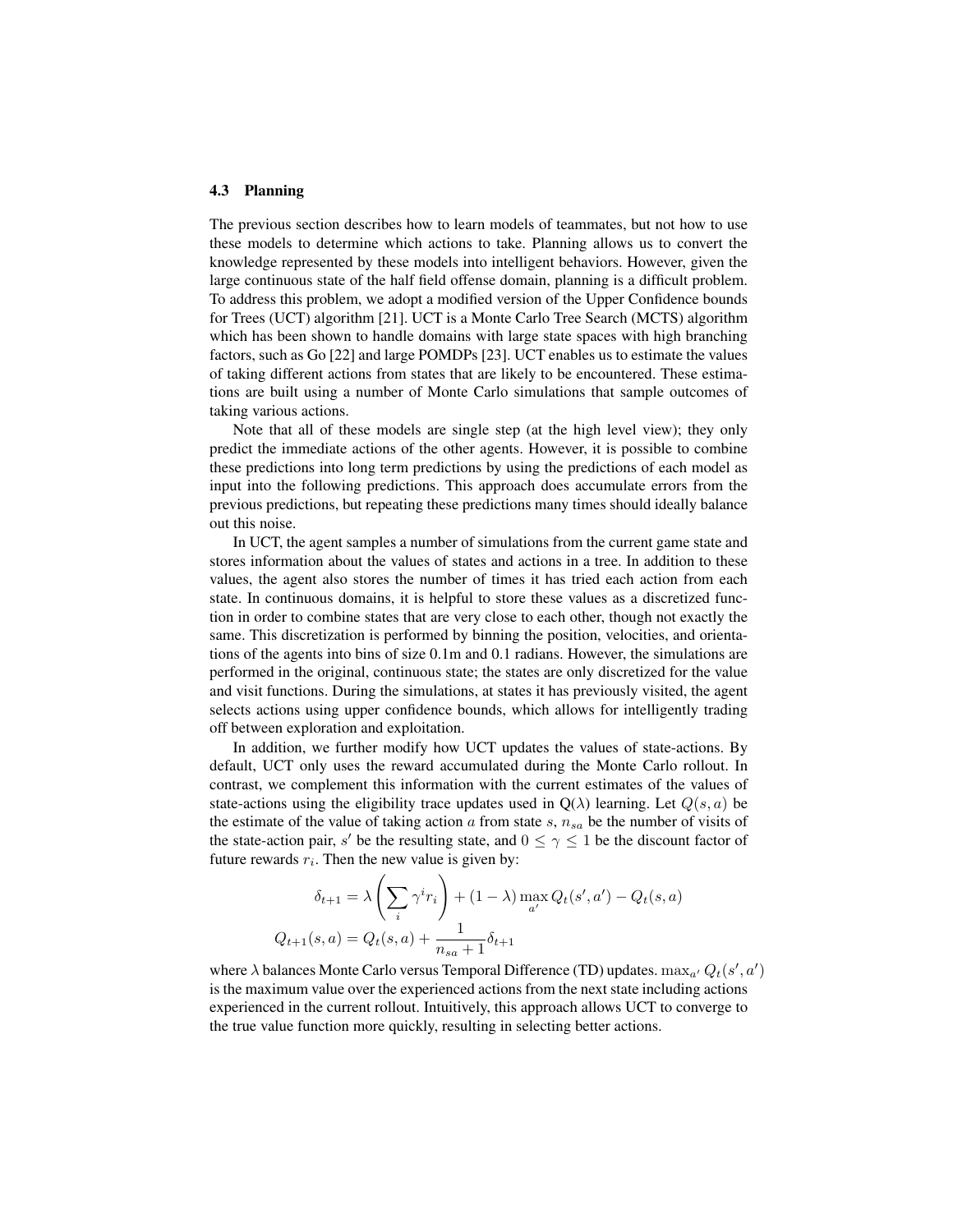Furthermore, we drop the depth of states (number of actions required to reach the state) usually used in the UCT tree. This change combines several states and may turn the tree into a graph. However, combining more states allows the planner to better estimate the values of state-action pairs by having more visits to the state-action. Finally, UCT estimates the upper confidence bound using  $Q(s, a) + C_p \sqrt{\frac{\ln n_s}{n_s a}}$ , where  $n<sub>s</sub>$  is the number of visits of the state and  $C_p = 2^{1/2}$  when the MDP rewards are scaled between 0 and 1. Empirically, it is useful to tune the value of  $C_p$  in order to better balance exploration versus exploitation given that the number of rollouts is limited due to computational constraints.

## **5 Conclusion**

The majority of past research on ad hoc teamwork has focused on domains such as grid worlds or matrix games and in which only a few agents interact. However, the dream of applying ad hoc teamwork techniques to real world problems requires scaling these methods up to more complex and noisy domains that involve many agents interacting. This work presents a step towards this goal by investigating ad hoc teamwork in the area of simulated robot soccer. This research is a preliminary report focusing on how to approach this complex problem. This paper presents an approach for learning models that predict teammates' actions as an effective way of representing knowledge learned from past teammates. Then, we show how this knowledge can be used to plan intelligent behaviors using a sample-based planner to select high level actions. Additionally, we show how to modify this planner to handle continuous states effectively.

This paper represents a move towards scaling up reasoning about ad hoc teamwork to a complex domain involving many agents. One area for future work is applying this approach to real robots; for example, in future drop-in player challenges run at the RoboCup competition, such as those held in 2013 in the 2D simulation league, the 3D simulation league, and the Standard Platform League (SPL). Another interesting avenue for future research is reasoning about agents that are learning about the ad hoc agent over time. In the long term, an interesting application of ad hoc teamwork is to allow agents to cooperate with either other agents or humans by considering them as additional agents in the domain.

## **References**

- 1. Grosz, B.J., Kraus, S.: Collaborative plans for complex group action. Artificial Intelligence **86**(2) (1996) 269–357
- 2. Tambe, M.: Towards flexible teamwork. Journal of Artificial Intelligence Research **7** (1997) 83–124
- 3. Horling, B., Lesser, V., Vincent, R., Wagner, T., Raja, A., Zhang, S., Decker, K., Garvey, A.: The TAEMS White Paper (January 1999)
- 4. Stone, P., Kaminka, G.A., Kraus, S., Rosenschein, J.S.: Ad hoc autonomous agent teams: Collaboration without pre-coordination. In: AAAI '10. (July 2010)
- 5. Decker, K.S., Lesser, V.R.: Designing a family of coordination algorithms. In: ICMAS '95. (June 1995) 73–80